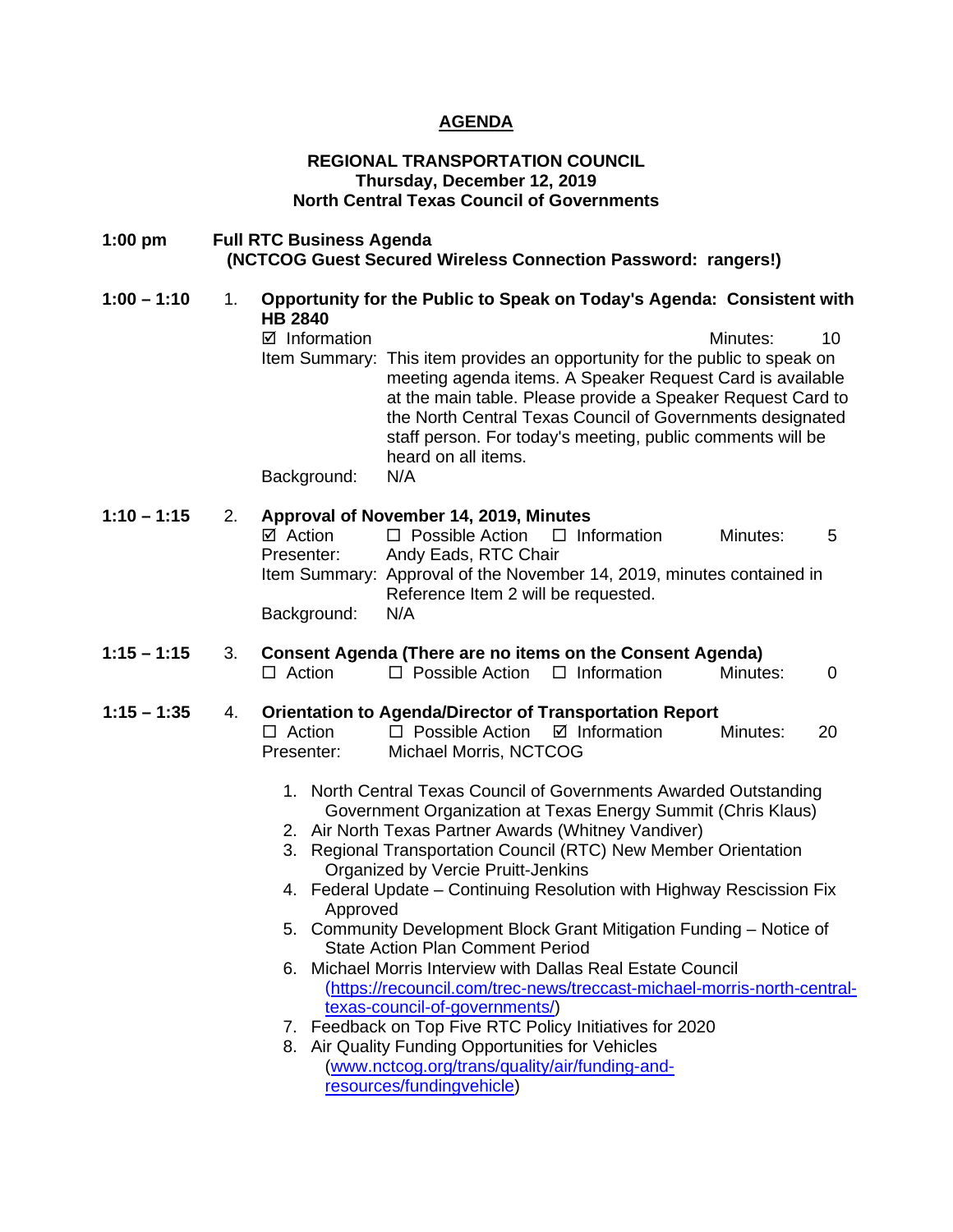- 9. Dallas-Fort Worth Clean Cities Events [\(www.dfwcleancities.org/dfw](http://www.dfwcleancities.org/dfw-clean-cities-meetings)[clean-cities-meetings\)](http://www.dfwcleancities.org/dfw-clean-cities-meetings)
- 10. 2020 RTC Meeting Schedule (Electronic Item 4.1)
- 11. November Public Meeting Minutes (Electronic Item 4.2)
- 12. December Online Input Opportunity Notice (Electronic Item 4.3)
- 13. Public Comments Report (Electronic Item 4.4)
- 14. Recent Correspondence (Electronic Item 4.5)
- 15. Recent News Articles (Electronic Item 4.6)
- 16. Recent Press Releases (Electronic Item 4.7)
- 17. Transportation Partners Progress Reports

# **1:35 – 1:45** 5. **High-Occupancy Vehicles Transportation Control Measures: Application of Managed Lanes and Substitution of Traffic Signal Progression**<br>**☑** Action □ Possible Action □ Information Minutes:

- $\Box$  Possible Action  $\Box$  Information Minutes: 10 Presenter: Jenny Narvaez, NCTCOG Item Summary: Staff will seek Regional Transportation Council (RTC) adoption of a Resolution Approving Transportation Control
	- Measure Substitution of High Occupancy Vehicle Lanes and Associated Emissions Benefits with Traffic Signal Progression Improvements and Associated Benefits. A copy of this resolution is provided in Reference Item 5.1.
- Background: High-Occupancy Vehicles (HOV) are currently listed in the State Implementation Plan (SIP) as Transportation Control Measures (TCM). Over time, increased congestion in these corridors has resulted from increased population, and vehicle miles traveled. As a result of traditional HOV lanes not meeting the needs of current demands, tolled managed lanes with HOV discounts are being built, providing congestion relief and associated air quality benefits.

Removal of TCMs from the SIP requires a substitution process, ensuring emissions benefits are equivalent. Traffic signal improvements, such as signal retiming and signal coordination, enhance traffic flow and thereby decrease vehicular emissions. The North Central Texas Council of Governments has identified corridors in the nonattainment area where recent traffic signal improvements were completed and will be used as substitute to HOVs. Electronic Item 5.2 provides further information on this effort.

November 11, 2019, began the 30-day public comment process. Staff continues coordination with the Environmental Protection Agency and the Texas Commission on Environmental Quality to ensure a successful substitution.

Performance Measure(s) Addressed:

- 
- Safety Pavement and Bridge Condition **Ø System Performance/Freight/CMAQ**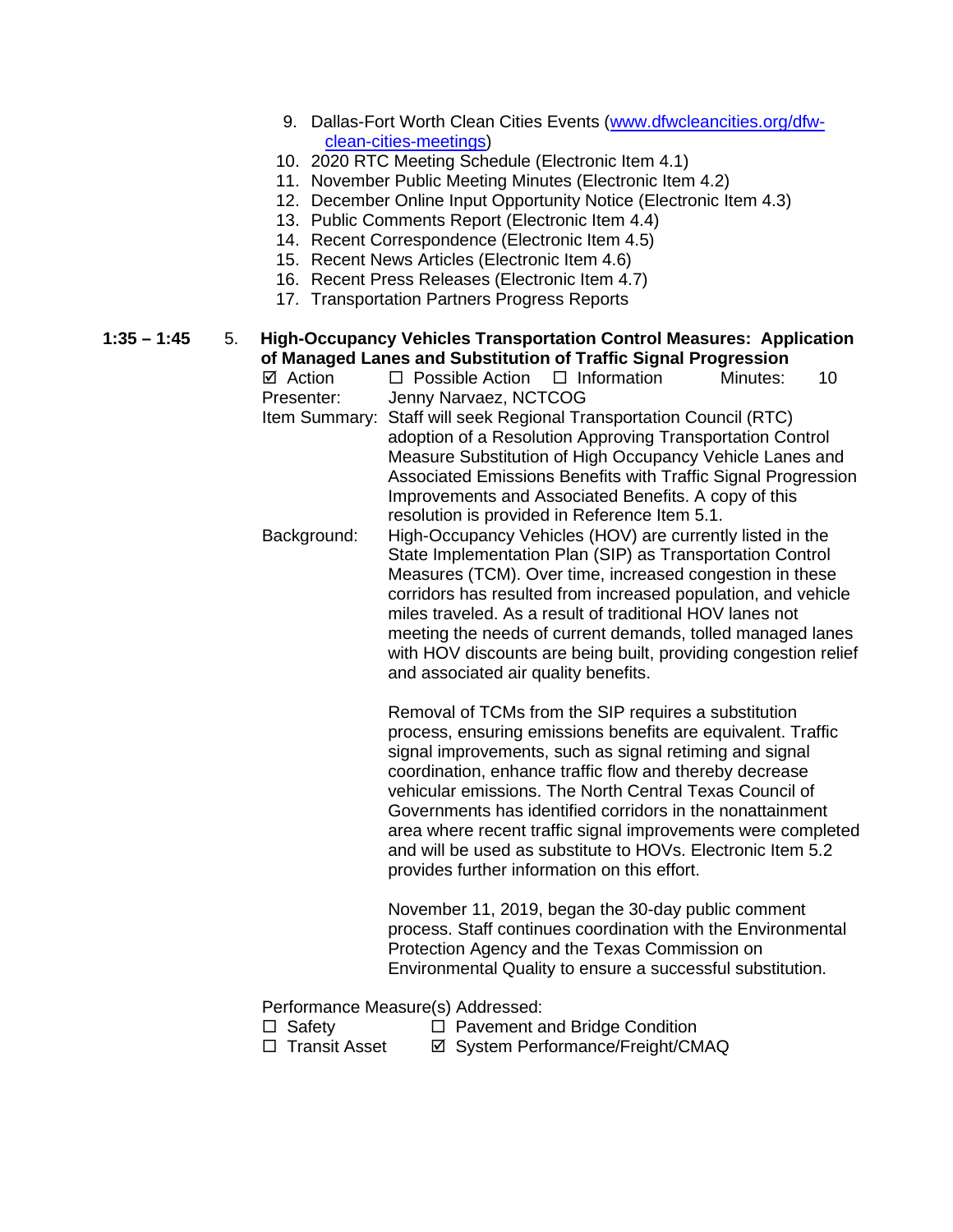# **1:45 – 1:55** 6. **Hyperloop Certification Center Request for Proposals Status Report**

| $\Box$ Action | $\Box$ Possible Action $\Box$ Information |                                                                      | Minutes: | 10 |
|---------------|-------------------------------------------|----------------------------------------------------------------------|----------|----|
| Presenter:    | Michael Morris, NCTCOG                    |                                                                      |          |    |
|               |                                           | Item Summary: Staff will provide a summary of the response to Virgin |          |    |
|               |                                           | Hyperloop One (VHO) regarding its Request for Proposals for          |          |    |
|               | a Certification Center.                   |                                                                      |          |    |

Background: The Regional Transportation Council (RTC) approved submittal of a response to the VHO Request for Proposals at its November 14, 2019, meeting. The submittal deadline is December 13, 2019. The RTC will be brought up to date on the project details, including corridor proposals submitted to the North Central Texas Council of Governments by the November 22, 2019, deadline.

Performance Measure(s) Addressed:

 $\Box$  Safety  $\Box$  Pavement and Bridge Condition

□ Transit Asset  $\Box$  System Performance/Freight/CMAQ

**1:55 – 2:05** 7. **Moving Ahead with Discussion Items: Local Option, Transit, Mega Developments, and the Path Forward with the Texas Department of Transportation**

- $\Box$  Action  $\Box$  Possible Action  $\Box$  Information Minutes: 10 Presenter: Michael Morris, NCTCOG
- Item Summary: Staff will present items from the November 14, 2019, Regional Transportation Council (RTC) Workshop regarding local option, transit, and the path forward with the Texas Department of Transportation (TxDOT). In addition, updates to economic development initiatives for external and internal mega developments will be discussed.
- Background: As the region matures, review of institutional relationships is critical. Staff will outline steps being taken to address an assortment of policy items from bringing funding tools back for TxDOT projects to advancing mega economic development projects.

Performance Measure(s) Addressed:

- $\boxtimes$  Safety  $\boxtimes$  Pavement and Bridge Condition
- ⊠ Transit Asset **I** System Performance/Freight/CMAQ

# **2:05 – 2:15** 8. **2019 Metropolitan Planning Organization Milestone Policy (Round 2)**

 $\boxtimes$  Action  $\square$  Possible Action  $\square$  Information Minutes: 10 Presenter: Christie Gotti, NCTCOG Item Summary: Staff will introduce the Council to the second round of the Metropolitan Planning Organization (MPO) Milestone Policy and project list. In addition, staff will follow up with the Regional Transportation Council (RTC) on City of Dallas projects that were discussed at the November 14, 2109, meeting. Background: The first MPO Milestone Policy was approved by the RTC in the 2015-2016 timeframe. A second round of projects have

been identified by staff as Milestone Policy projects. These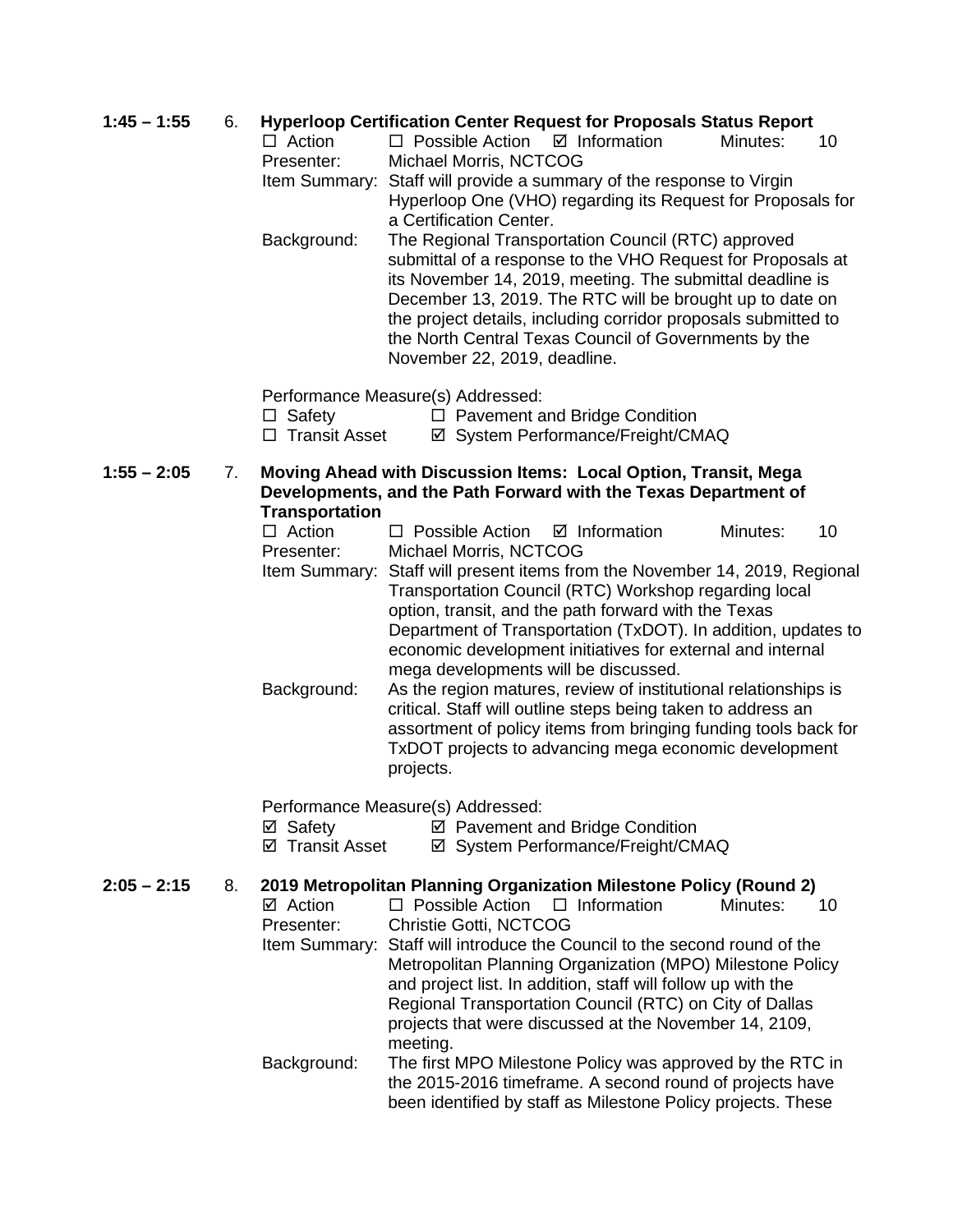projects were funded between 2006 and 2010 and have not begun construction. As with the first set of Milestone Policy projects, agencies will be asked to review their projects and provide: 1) a realistic, achievable project schedule, 2) a new policy board action that reconfirms the agency's commitment to the project, and 3) a demonstration of the availability of local matching funds. Letters will be sent to all agencies with a project on the Milestone Policy list notifying them of the action needed and the deadline to provide the requested information. Details can be found in Electronic Item 8.1, and the Milestone Policy project list can be found in Electronic Item 8.2.

Performance Measure(s) Addressed:

| ⊠ Safety |  |  |  | ☑ Pavement and Bridge Condition |  |  |  |
|----------|--|--|--|---------------------------------|--|--|--|
|          |  |  |  |                                 |  |  |  |

**Ø Transit Asset Ø System Performance/Freight/CMAQ** 

### **2:15 – 2:25** 9. **Auto Occupancy Verification Technology**

| $\Box$ Action | ☑ Possible Action                                                                                                       | $\Box$ Information | Minutes: | 10 |
|---------------|-------------------------------------------------------------------------------------------------------------------------|--------------------|----------|----|
| Presenter:    | Natalie Bettger, NCTCOG                                                                                                 |                    |          |    |
| Item Summary: | Staff will update the Council on the status of the High-                                                                |                    |          |    |
|               | Occupancy Vehicle (HOV) detection and verification                                                                      |                    |          |    |
|               | technology utilizing the GoCarma App. At the time of the mail                                                           |                    |          |    |
|               | out, no action is anticipated but the item is listed as possible                                                        |                    |          |    |
|               | action as the project approaches implementation.                                                                        |                    |          |    |
| Background:   | The Regional Transportation Council's (RTC) Tolled Managed                                                              |                    |          |    |
|               | Lane Policy includes provisions to explore a technology                                                                 |                    |          |    |
|               | solution for the verification of auto occupancy rather than                                                             |                    |          |    |
|               | relying on manual enforcement. Currently, HOV drivers                                                                   |                    |          |    |
|               | wishing to receive the discount must register their trip as an                                                          |                    |          |    |
|               | HOV trip in advance. Current enforcement is a manual                                                                    |                    |          |    |
|               | process in which an officer verifies that a declared HOV has at                                                         |                    |          |    |
|               | least two occupants. This is a dangerous situation for the                                                              |                    |          |    |
|               | police officers, as well as a disruption to traffic flow when                                                           |                    |          |    |
|               | potential violators are pulled over on the side of the road. The                                                        |                    |          |    |
|               | North Central Texas Council of Governments (NCTCOG), with                                                               |                    |          |    |
|               | cooperation from the Texas Department of Transportation,                                                                |                    |          |    |
|               | North Texas Tollway Authority, and LBJE/NTE Mobility                                                                    |                    |          |    |
|               | Partners, has contracted with a vendor, Carma Technology                                                                |                    |          |    |
|               | Corporation, to develop an occupancy verification technology<br>solution to apply the HOV discount during peak periods. |                    |          |    |
|               | During the fall 2018, the RTC approved additional funding to                                                            |                    |          |    |
|               | continue the development and implementation of the                                                                      |                    |          |    |
|               | technology in coordination with partner agencies. The                                                                   |                    |          |    |
|               | technology will launch in January 2020. This update will                                                                |                    |          |    |
|               | provide an overview of the remaining tasks and project                                                                  |                    |          |    |
|               | schedule. Additional information can be found in Electronic                                                             |                    |          |    |
|               | Item 9.                                                                                                                 |                    |          |    |
|               |                                                                                                                         |                    |          |    |

Performance Measure(s) Addressed:<br>  $\Box$  Safety  $\Box$  Pavement a

- 
- 
- <p>✓ Safety</p>\n<p>□ Pavement and Bridge Condition</p>\n<p>□ Transit Asset</p>\n<p>✓ System Performance/Freicht/CM</p> **Ø System Performance/Freight/CMAQ**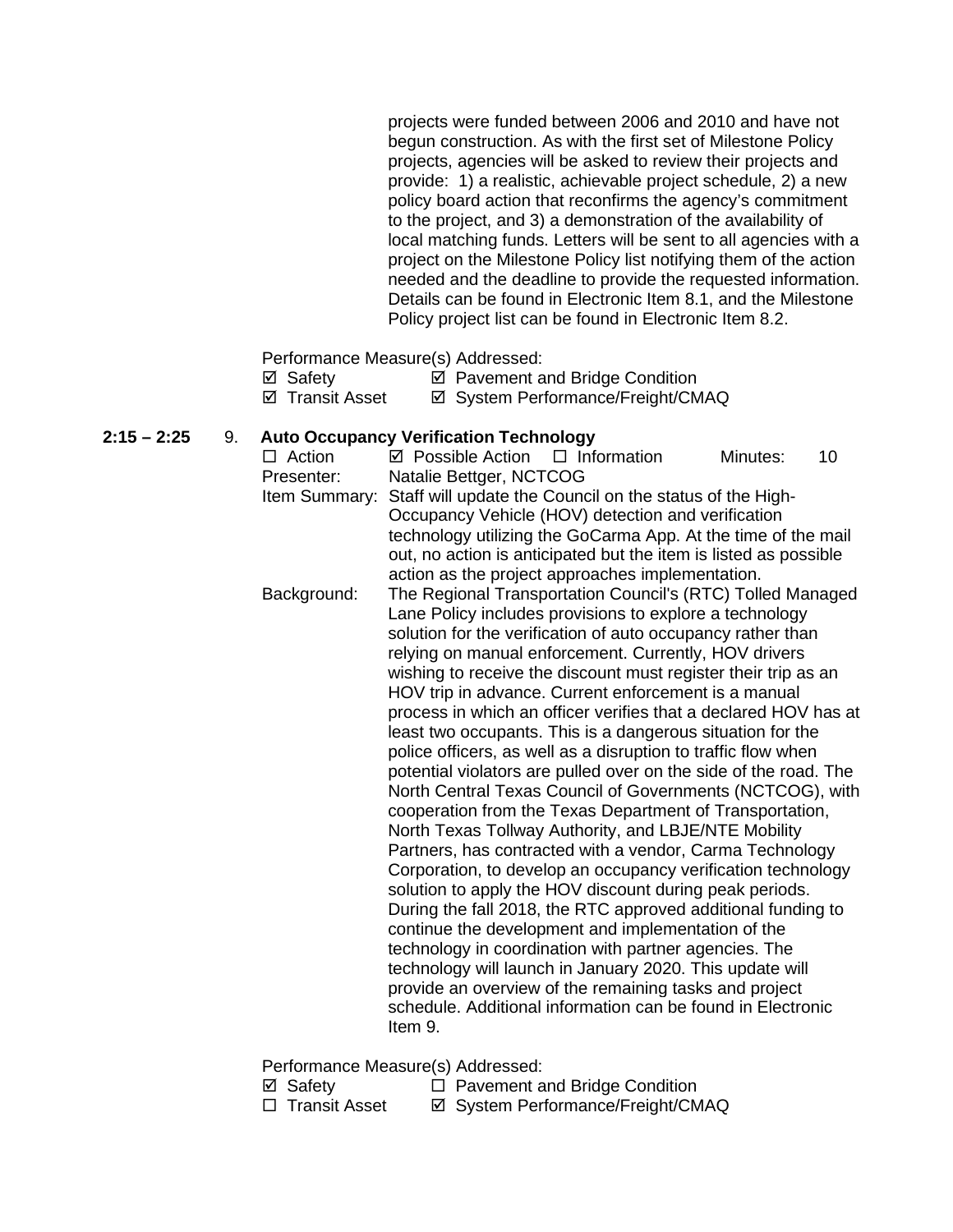| $2:25 - 2:35$ | 10. | End of 2019 Ozone Season |                                                                                                                                |          |    |
|---------------|-----|--------------------------|--------------------------------------------------------------------------------------------------------------------------------|----------|----|
|               |     | $\Box$ Action            | $\Box$ Possible Action<br>$\boxtimes$ Information                                                                              | Minutes: | 10 |
|               |     | Presenter:               | Jenny Narvaez, NCTCOG                                                                                                          |          |    |
|               |     |                          | Item Summary: Staff will provide a summary of the 2019 ozone season activity                                                   |          |    |
|               |     |                          | for the Dallas-Fort Worth (DFW) region. The ozone season is                                                                    |          |    |
|               |     | Background:              | from March 1 to November 30.<br>The end of November concluded another ozone season for                                         |          |    |
|               |     |                          | the DFW region. The region continues to work towards                                                                           |          |    |
|               |     |                          | compliance for ozone National Ambient Air Quality Standards                                                                    |          |    |
|               |     |                          | (NAAQS). Staff has been tracking the exceedance days at                                                                        |          |    |
|               |     |                          | each monitor and will provide a summary of the 2019 ozone                                                                      |          |    |
|               |     |                          | season data for the North Central Texas 9- and 10-county                                                                       |          |    |
|               |     |                          | nonattainment areas.                                                                                                           |          |    |
|               |     |                          | As a reminder, the region remains in nonattainment for both                                                                    |          |    |
|               |     |                          | the 2015 and 2008 NAAQS for ozone. The attainment dates                                                                        |          |    |
|               |     |                          | for both standards are in 2021 and will rely on ozone data                                                                     |          |    |
|               |     |                          | from 2018, 2019, and 2020. Staff will discuss upcoming                                                                         |          |    |
|               |     |                          | milestones and possible outcomes related to the standards.                                                                     |          |    |
|               |     |                          | Performance Measure(s) Addressed:                                                                                              |          |    |
|               |     | $\Box$ Safety            | $\Box$ Pavement and Bridge Condition                                                                                           |          |    |
|               |     |                          |                                                                                                                                |          |    |
|               |     | □ Transit Asset          | ☑ System Performance/Freight/CMAQ                                                                                              |          |    |
| $2:35 - 2:45$ |     |                          |                                                                                                                                |          |    |
|               | 11. | $\Box$ Action            | <b>Unmanned Aircraft Systems Safety and Integration Task Force Update</b><br>$\Box$ Possible Action<br>$\boxtimes$ Information | Minutes: | 10 |
|               |     | Presenter:               | Ernest Huffman, NCTCOG                                                                                                         |          |    |
|               |     |                          | Item Summary: Staff will provide an update on the status of the Unmanned                                                       |          |    |
|               |     |                          | Aircraft Systems (UAS) Safety and Integration Task Force and                                                                   |          |    |
|               |     |                          | working groups.                                                                                                                |          |    |
|               |     | Background:              | In October 2018, the North Central Texas Council of                                                                            |          |    |
|               |     |                          | Governments initiated a UAS Safety and Integration Task                                                                        |          |    |
|               |     |                          | Force to mitigate reckless UAS operations and promote the<br>acceleration of safe and efficient integration of UAS into the    |          |    |
|               |     |                          | Dallas-Fort Worth regional airspace. This Task Force focuses                                                                   |          |    |
|               |     |                          | on education, training, legislation, public awareness, strategic                                                               |          |    |
|               |     |                          | planning and innovation. Both public and private sector                                                                        |          |    |
|               |     |                          | partners participate on the Task Force and working groups,                                                                     |          |    |
|               |     |                          | which serve to identify issues and recommend solutions. Staff                                                                  |          |    |
|               |     |                          | will present Task Force goals, accomplishments, and                                                                            |          |    |
|               |     |                          | upcoming initiatives. More information about the UAS Task<br>Force is available at www.nctcog.org/trans/plan/aviation/uas.     |          |    |
|               |     |                          | Performance Measure(s) Addressed:                                                                                              |          |    |

Performance Measure(s) Addressed:

- **Ø** Safety **D** Pavement and Bridge Condition
- □ Transit Asset □ System Performance/Freight/CMAQ